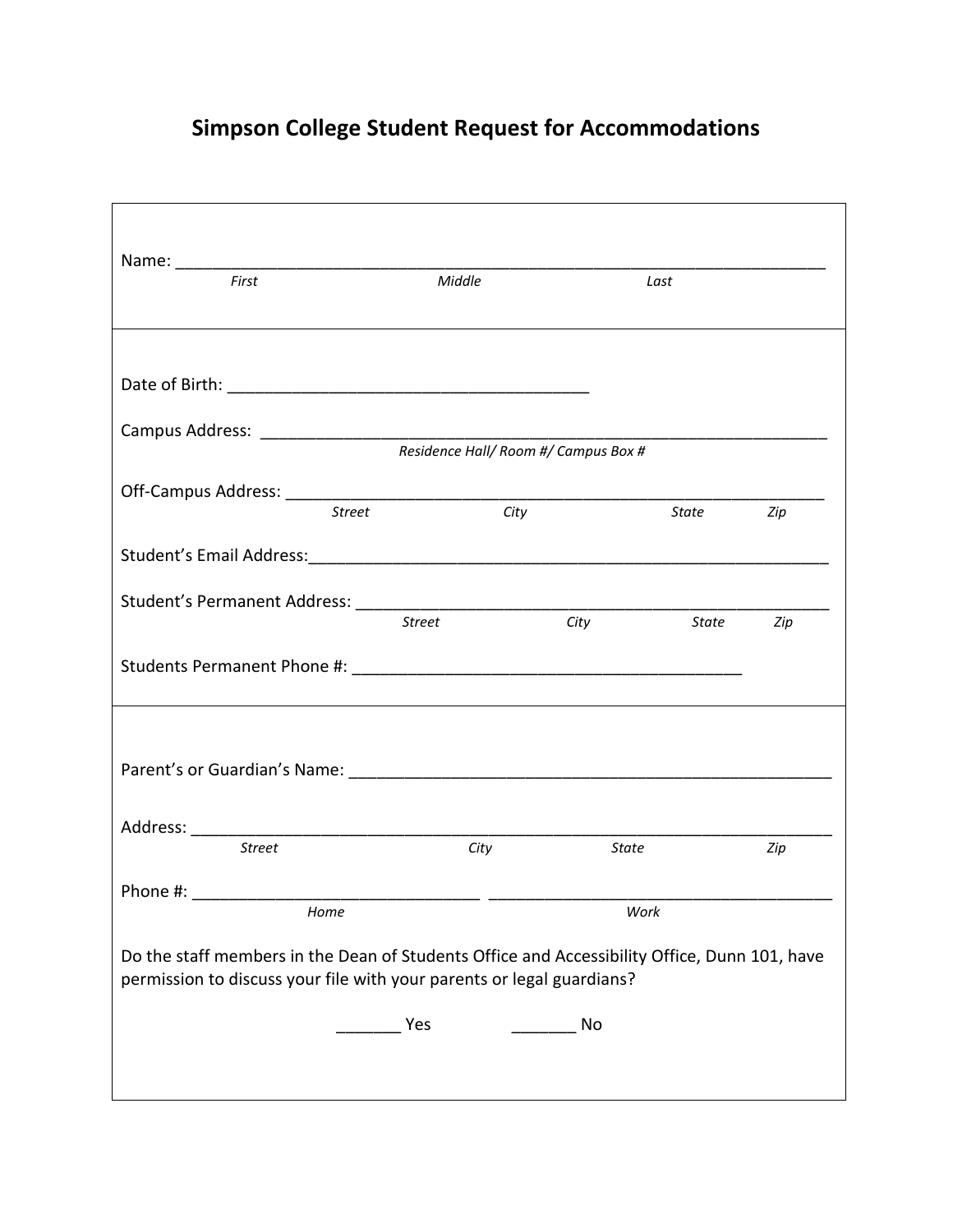Diagnosed disability: \_\_\_\_\_\_\_\_\_\_\_\_\_\_\_\_\_\_\_\_\_\_\_\_\_\_\_\_\_\_\_\_\_\_\_\_\_\_\_\_\_\_\_\_\_\_\_\_\_\_\_\_\_\_\_\_\_\_\_

 \*\**Official documentation of the specific disability should be on file in the Dean of Students Office and/or in the Student Accessibility Office.*

\_\_\_\_\_\_\_\_\_\_\_\_\_\_\_\_\_\_\_\_\_\_\_\_\_\_\_\_\_\_\_\_\_\_\_\_\_\_\_\_\_\_\_\_\_\_\_\_\_\_\_\_\_\_\_\_\_\_\_\_\_\_\_\_\_\_\_\_\_\_\_\_\_\_\_\_\_

Please provide any additional information regarding the characteristics of your disability:

| Are you currently taking medication(s)? _______ Yes ________ No                                                                                                                                                                    |  |  |  |  |
|------------------------------------------------------------------------------------------------------------------------------------------------------------------------------------------------------------------------------------|--|--|--|--|
|                                                                                                                                                                                                                                    |  |  |  |  |
| Are you presently receiving any ongoing medical treatment? _______ Yes _______ No                                                                                                                                                  |  |  |  |  |
|                                                                                                                                                                                                                                    |  |  |  |  |
| <b>EDUCATIONAL HISTORY</b>                                                                                                                                                                                                         |  |  |  |  |
|                                                                                                                                                                                                                                    |  |  |  |  |
| Planned Attendance: __________ Full-time (12 or more semester hours)<br>Part-time (less than 12 semester hours)                                                                                                                    |  |  |  |  |
| Attendance Beginning: Fall 20_______ Spring 20______ May 20______ Summer 20_____                                                                                                                                                   |  |  |  |  |
| Current Classification: First-year (less than 30 hours)<br>_______ Sophomore (30-59 hours)<br>Junior (60-89 hours)<br>Senior (90+ hours)                                                                                           |  |  |  |  |
| <b>High School:</b> The Company of the Company of the Company of the Company of the Company of the Company of the Company of the Company of the Company of the Company of the Company of the Company of the Company of the Company |  |  |  |  |
| <b>Name</b><br>City, State                                                                                                                                                                                                         |  |  |  |  |
| Previous post-secondary schools attended and dates of attendance: _____________________                                                                                                                                            |  |  |  |  |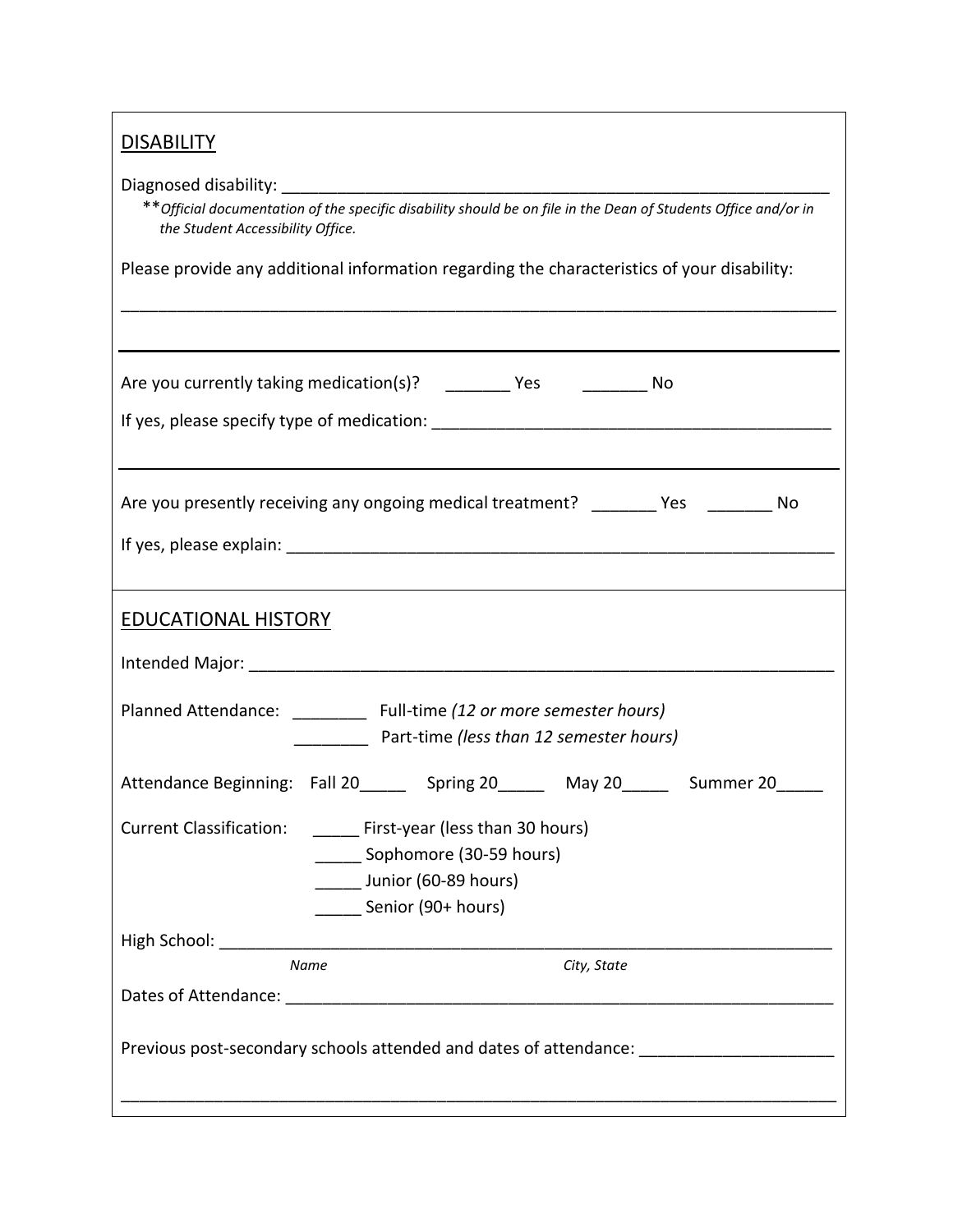| <b>ACCOMMODATION AND SERVICE NEEDS</b>                                                       |
|----------------------------------------------------------------------------------------------|
|                                                                                              |
|                                                                                              |
| Have you had any accommodation requests that have been turned down? ____ Yes ____ No         |
|                                                                                              |
|                                                                                              |
|                                                                                              |
|                                                                                              |
|                                                                                              |
|                                                                                              |
|                                                                                              |
|                                                                                              |
| Please list any additional services other than academic accommodations you are interested in |
| Do you use any sort of adaptive or assistive devices? _____ Yes _____ No                     |
| Is the equipment currently available to you? ______ Yes ______ No                            |